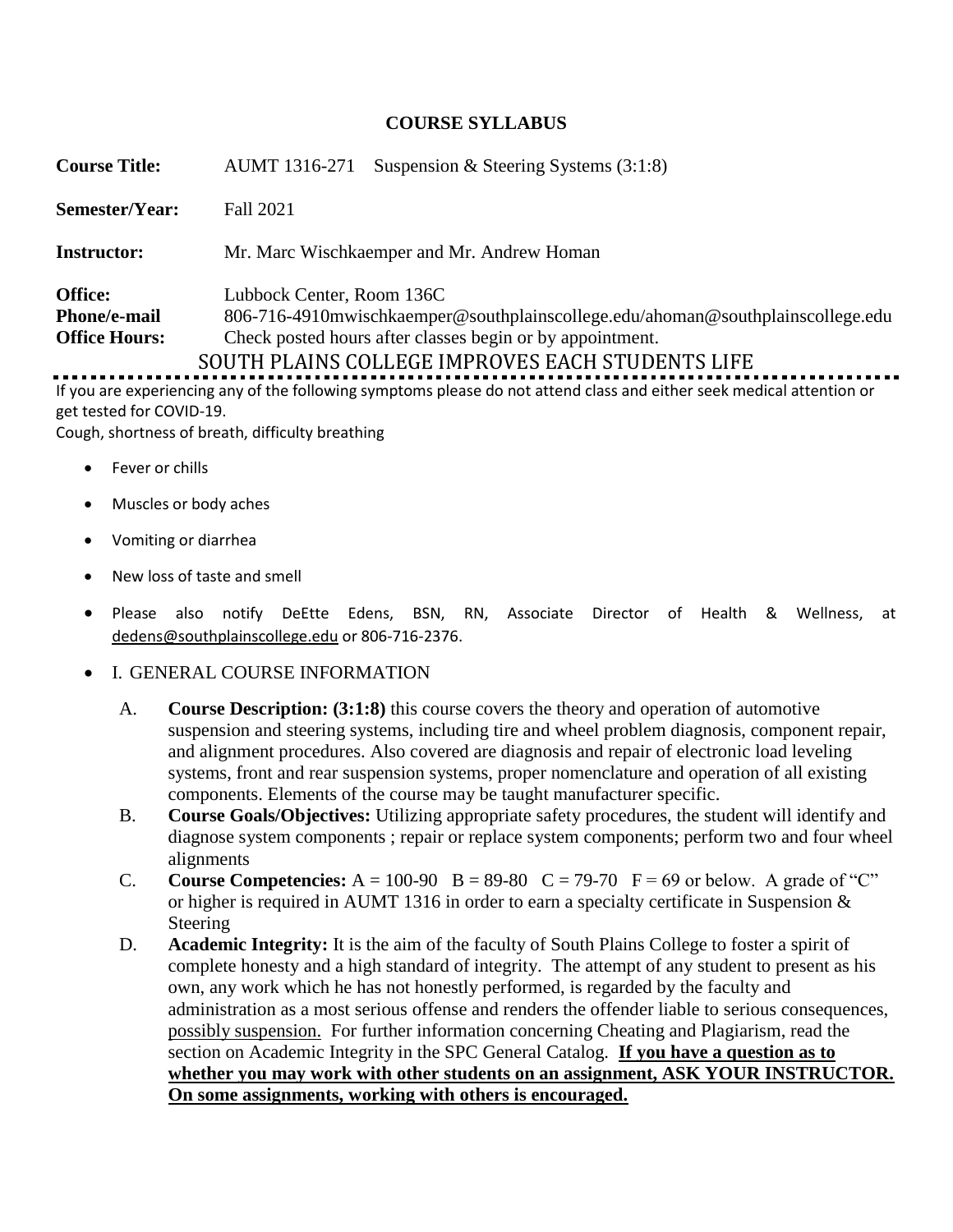E. **SCANS and Foundation Skills:** Specific SCANS competencies and foundation skills applicable to this course are listed adjacent to each objective in the course objective table. They include: Foundation Skills (F): 1,2,3,5,6,8,9,10,11,12. Competencies(C): 5,6,7,11,14,15,16,17,18,19,20. A complete list of SCANS competencies and foundation skills is attached at the end of this syllabus.

F. **Verification of Workplace Competencies-Technical Education Division.** The learning outcomes of this course will prepare the student to meet the competencies measured in a comprehensive elective course experience (Course #=s AUMT 1366 , or AUMT 2366). In addition the student will also be prepared to take the ASE Student Certification test for Steering and Suspension Systems.

# II. SPECIFIC COURSE/INSTRUCTOR REQUIREMENTS

### **A. Textbook & Other Required Materials:**

Halderman, James D. Automotive Technology Principles, Diagnosis, and Service, 6th Edition, Pearson Publishers, 2020 (with on-line curriculum) 8 ½ x 11 notebook for classroom note taking and assignments Clear Safety Glasses.

B. **Class Attendance Policy:** Students are expected to attend all classes in order to be successful in a course. The student may be administratively withdrawn from the course when absences become excessive **without notice, there are no excused absences. Excessive absences means 4 (four) or more absences for any reason. Upon the 5th absence, each student will lose 10 points off of their current GPA, the 6th absence an additional 10 points, and the 7th absence an additional 10 points. Excessive absences cause you to miss key points of a class and show you are not reliable/dependable for employment. Two (2) tardies will count as one absence. Leaving class without notifying your instructor is considered an absence, regardless of the time you left.**

When an unavoidable reason for class absence arises, such as illness, an official trip authorized by the college or an official activity, the instructor may permit the student to make up work missed. It is the student's responsibility to complete work missed within a reasonable period of time as determined by the instructor. Students are officially enrolled in all courses for which they pay tuition and fees at the time of registration. Should a student, for any reason, delay in reporting to a class after official enrollment, absences will be attributed to the student from the first class meeting.

 Students who enroll in a course but have "Never Attended" by the official census date, as reported by the faculty member, will be administratively dropped by the Office of Admissions and Records. A student who does not meet the attendance requirements of a class as stated in the course syllabus and does not officially withdraw from that course by the official census date of the semester, may be administratively withdrawn from that course and receive a grade of "X" or "F" as determined by the instructor.

It is the student's responsibility to verify administrative drops for excessive absences through MySPC using his or her student online account. If it is determined that a student is awarded financial aid for a class or classes in which the student never attended or participated, the financial aid award will be adjusted in accordance with the classes in which the student did attend/participate and the student will owe any balance resulting from the adjustment.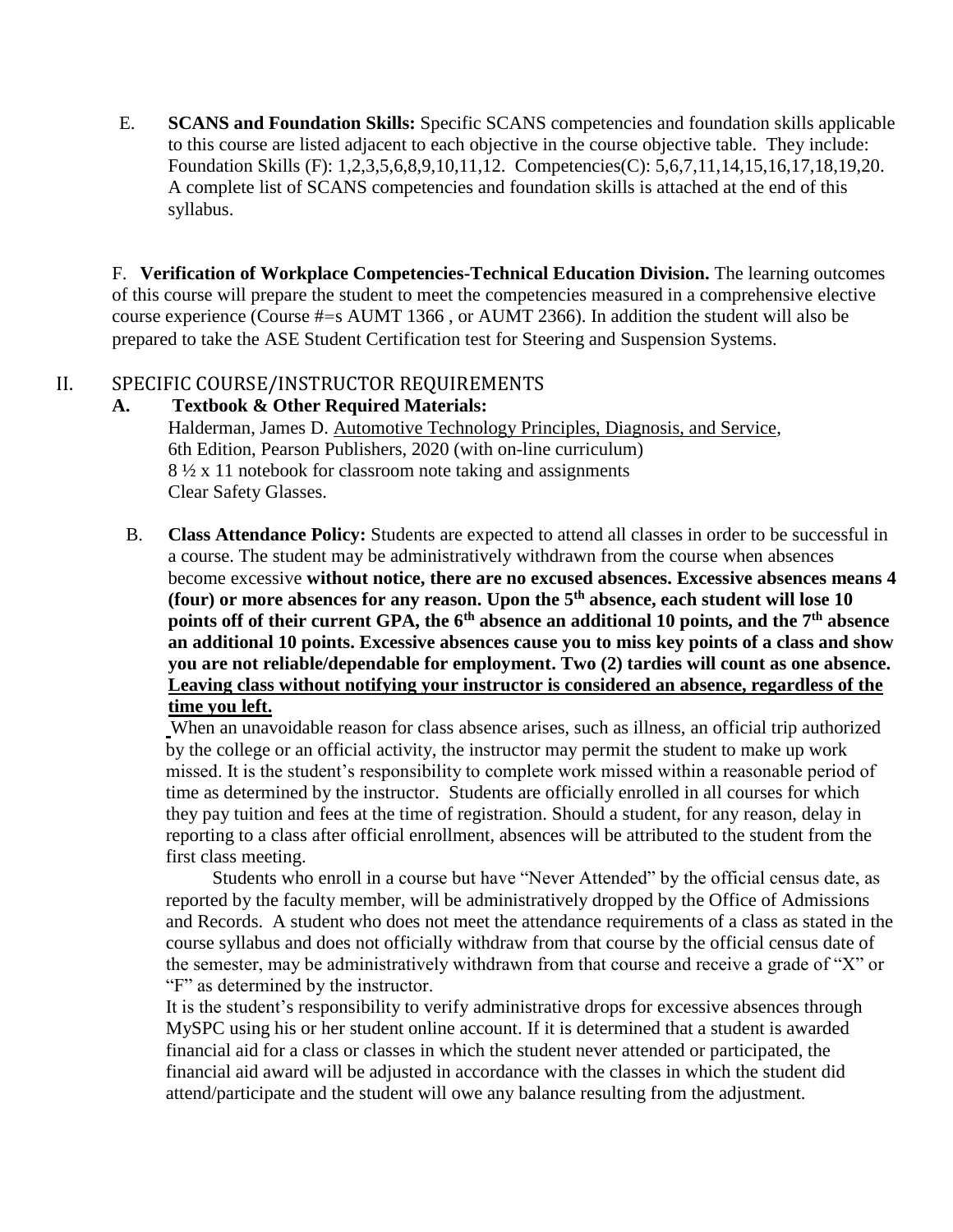C. **Assignment Policy:** All assignments are due at the beginning of class on the due dates unless otherwise instructed. Assignments may include on-line or off-line review questions, short essay questions, and definitions. **Part of these assignments can be on-line through the on-line curriculum, you should log on to the on-line curriculum at the beginning of the semester in order to complete them on time**. **There may be no makeup assignments and no late assignments accepted.**

The dates printed in this syllabus can change. Every effort will be made to inform the students of those changes, but the students are ultimately responsible for all assignments regardless of any changed dates. Please check the dates with your instructor throughout the course.

D. **Grading Policy/Procedure and /or Methods of Evaluation:** All exams, including the final exam are mandatory for effective student evaluation. Exams will be objective and will cover both theory and practical skills pertaining to all aspects of the material presented. Adequate study time should be set aside for exam reviews**. There may be No makeup exams given. If a student's financial records are not clear at the time of the final examination, the student will not be allowed to take the final exam.** The NA3SA certification test mentioned above can be used in place of your final exam.

 You will be evaluated during this course by the following method: Unit exams, written assignments, pop quizzes, and attendance  $= 25\%$ Unit skills tests and/or lab sheets  $= 50\%$  (approximately 4) Final Exam: 25%

A unit skills test is a measure of how well you follow instructions, your safety in the shop, your use of tools, your cleanliness in the work area, and your attention to detail while you perform diagnostics or repairs within a required time period. **If you're late for a skills test the following will happen; 0 to 5 minutes late = -10pts; more than 5 min. but less than 10 min. late = - 20pts; more than 10 min. but less than 15 min.late = -30pts. If you are more than 15 minutes late your will have earned a "0" for the test.** 

A task sheet will be used to plan and track students while they perform required skills in the shop. This is not used to average your grade, but it is a professional evaluation of how well you work independently and your level of expertise in completing assigned tasks. Prospective employers will want to see this during an interview, so please follow the shop and repair procedures to the best of your ability.

**E. Special Requirements: A student's conduct is expected to follow the guidelines stated in the college catalogue and student handbook, any deviation will result in immediate disciplinary action. No smoking, chewing, or dipping is permitted in the building or outside the back doors of the shop and food and drinks are not allowed in any** classroom, **lab, or shop**. All these activities will be limited to break time in designated areas only. Breaks will be limited to 20 minutes. Do not park on the back lot unless preauthorized by your instructor, unauthorized vehicles can be towed at the owner's expense.

**Dress Code:** The Automotive Program requires you to dress appropriately. Flip flops or opened toed shoes are not allowed in the shop, proper foot attire should be worn to protect your feet, leather work boots are recommended. Jeans/ pants will be worn so that neither one falls to your thighs or knees, belts must hold them at your waist line. Safety glasses will be worn at all times in the shop. If a student fails to comply with the above dress code, he or she, will be sent home and given an absence for that day.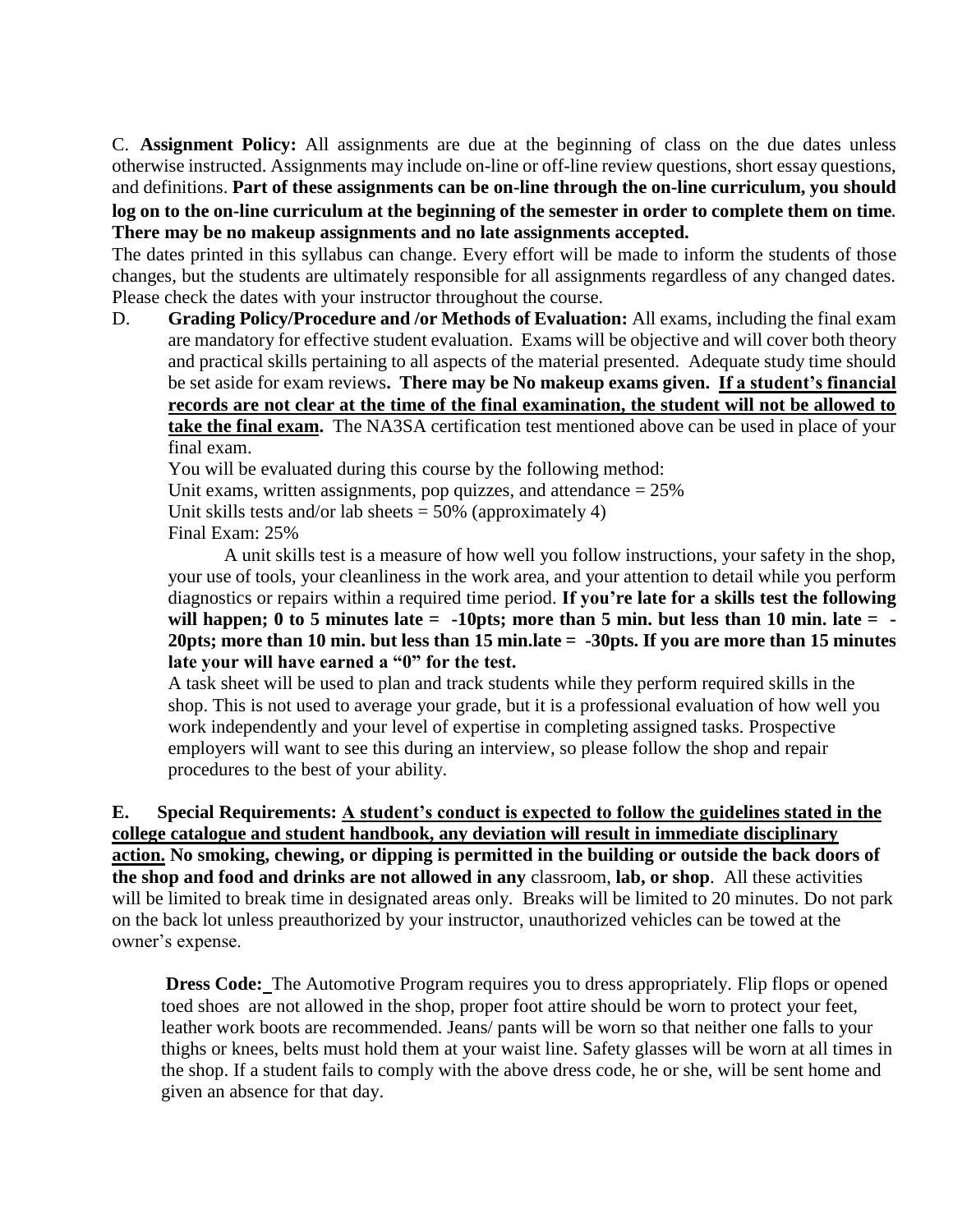#### **LUBBOCK CAMPUS GUIDELINES CHILDREN ON CAMPUS**

Many of the students attending classes at South Plains College - Lubbock Camps are also parents who value the opportunity to participate in higher education. Sometimes students are faced with the decision of whether to remain at home with their children, bring children with them to class, or be absent from class. The following guidelines address concerns for the safety of children on campus and provide for an environment conducive to learning.

#### **CHILDREN IN THE CLASSROOM**

**Students are not allowed to bring children to class** and will be asked to leave in the interest of providing an environment conducive for **all** students enrolled in the class. Students are responsible for adherence to the attendance requirements set forth by the instructor in the course syllabus.

#### **UNATTENDED CHILDREN ON CAMPUS**

**Children may not be left unattended.** In order to provide for the safety of children on campus, parents or other guardians are responsible for supervising children while utilizing services or conducting business on campus.

#### **DISRUPTIVE CHILDREN**

**Disruptive children will not be allowed to interfere with college business.** Parents or other guardians are responsible for supervising and controlling the behavior of children they have brought on campus.

# Diversity Statement

In this class, the teacher will establish and support an environment that values and nurtures individual and group differences and encourages engagement and interaction. Understanding and respecting multiple experiences and perspectives will serve to challenge and stimulate all of us to learn about others, about the larger world and about ourselves. By promoting diversity and intellectual exchange, we will not only mirror society as it is, but also model society as it should and can be.

# **ADA Statement**

Students with disabilities, including but not limited to physical, psychiatric, or learning disabilities, who wish to request accommodations in this class should notify the Disability Services Office early in the semester so that the appropriate arrangements may be made. In accordance with federal law, a student requesting accommodations must provide acceptable documentation of his/her disability to the Disability Services Office. For more information, call or visit the Disability Services Office at Levelland (Student Health & Wellness Office) 806-716-2577, Reese Center (Building 8) & Lubbock Center 806-716-4675, or Plainview Center (Main Office) 806-716-4302 or 806-296-9611.

#### **GENERAL SAFETY ON CAMPUS**

South Plains College recognizes the importance of safety on campus. The protection of persons and property is a responsibility which we all share. Personal safety begins with the individual. The following guidelines are intended to assist you in protecting yourself and to encourage practices that contribute to a safe environment for our campus community.

- 1 Never leave your personal property unsecured or unattended.
- 2 Look around and be aware of your surroundings when you enter and exit a building.
- 3 Whenever possible, avoid walking alone, particularly after dark. Walk to your vehicle with other class members or request that the Security Guard walk you to your car.
- 4 When approaching your vehicle, keep your keys in your hand; look under your car and in the back seat and floorboard. Lock the doors as soon as you are inside your car.

#### **FOOD AND DRINK IN CLASSROOMS**

It is the policy of South Plains College not to permit food or drink in the classrooms or laboratories.

**In case of emergency, contact the following numbers, but DO NOT leave a voice mail message. 716-4677, – ATC 716-2923, – Reese Center (mobile 806-893-5705)**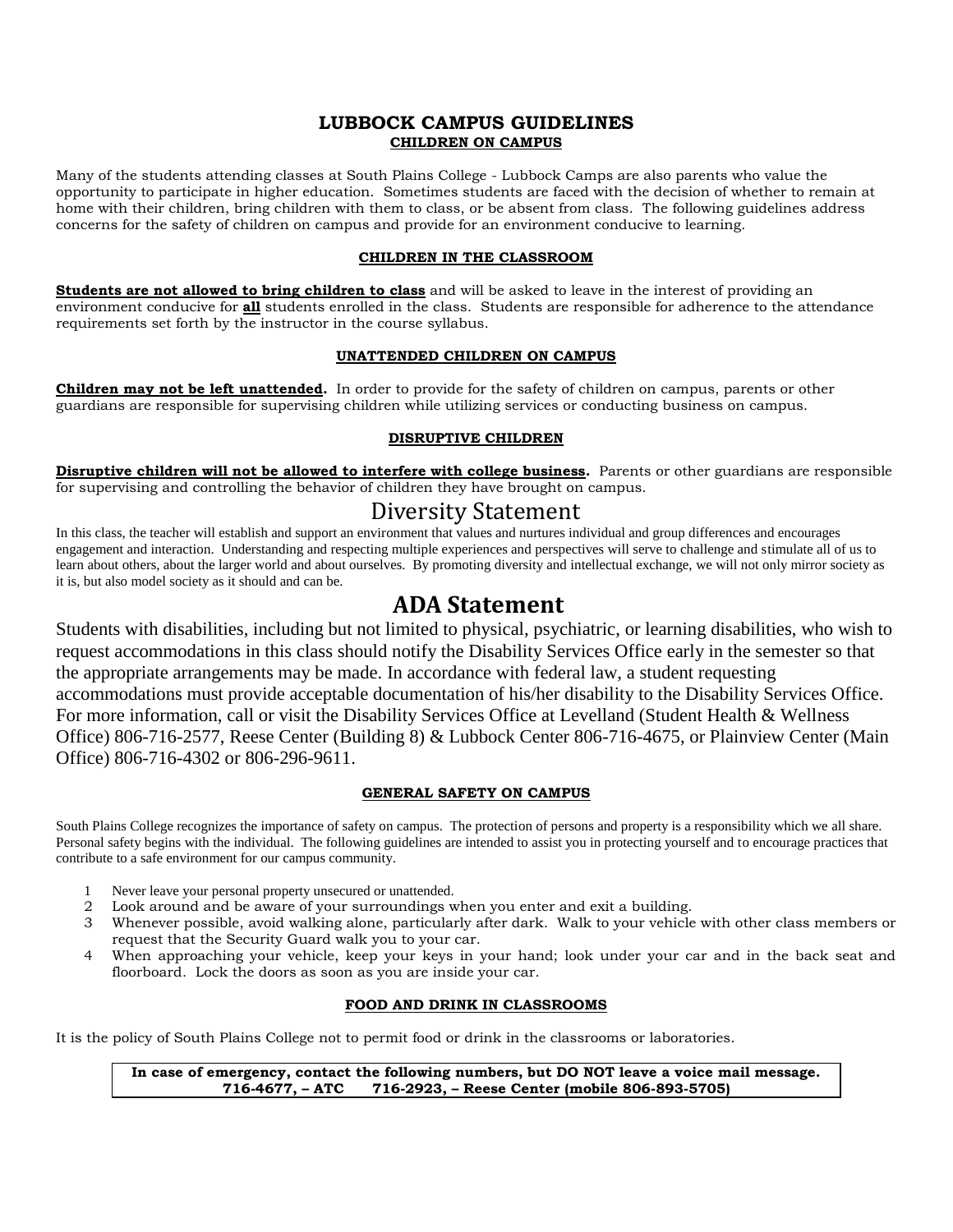| F1,2,5,6,9,12<br>F1,2,5<br>F1,2,5,12<br>$F1,2,5,8-10,12$<br>$F1,2,5,8-12$<br>$F1,2,5,8-12$<br>F1,2,5,9,12<br>F1,2,5,8                                    | <b>Course Objectives:</b><br>Upon completion of this course, you should be able to:<br>Discuss the function of steering and suspension systems.<br>Explain why it is important to maintain proper alignment of the<br>$\bullet$<br>steering system.<br>Understand the need for safety during repair and practice safe<br>working habits.<br>Use service manuals and manufacturers' specifications to properly<br>$\bullet$<br>complete steering and suspension tasks.<br>Diagnose problems associated with both the steering and suspension<br>$\bullet$<br>systems.<br>Discuss and demonstrate how alignments are performed.<br>$\bullet$<br>Name the components of the steering and suspension systems and<br>discuss the purpose of each.<br>Discuss special handling requirements for towing, jacking, and<br>lifting. | C5, 6, 7, 15<br>C5, 6, 7, 15<br>C5,7<br>$C5-7, 15, 18-20$<br>$C5-7, 15, 18-20$<br>$C5-7,15,18-20$<br>C5,7,15<br>C5,7      |
|----------------------------------------------------------------------------------------------------------------------------------------------------------|----------------------------------------------------------------------------------------------------------------------------------------------------------------------------------------------------------------------------------------------------------------------------------------------------------------------------------------------------------------------------------------------------------------------------------------------------------------------------------------------------------------------------------------------------------------------------------------------------------------------------------------------------------------------------------------------------------------------------------------------------------------------------------------------------------------------------|---------------------------------------------------------------------------------------------------------------------------|
| F1,2,5,6,10<br>F1,2,5,6<br>F1,2,5,6<br>F1,2,5,6<br>F1,2,5,6<br>F1,2,5,6<br>F1,2,5,6,8,9,12<br>F1,2,5,6,8,9,12<br>F1,2,5,6,8,9,12<br>F1,2,5,6<br>F1,2,5,6 | <b>Content Outline:</b><br>Unit I: Introduction to Under car Systems<br>Unit Objectives:<br>Upon completion of this unit, you will be able to:<br>Discuss the functions of steering and suspension systems.<br>$\bullet$<br>Explain the importance of maintaining proper wheel alignment.<br>٠<br>Discuss shop safeties factors, and follow safe working procedures.<br>٠<br>Discuss the different types of lubricants used in steering and<br>٠<br>suspension systems.<br>Discuss the different types of seals and their uses.<br>$\bullet$<br>Discuss the different types of bearings and their uses.<br>٠<br>Inspect and replace wheel bearings.<br>Inspect and replace wheel-bearing seals.<br>Inspect and replace axle seals.<br>$\bullet$<br>Discuss the axes of movement.<br>Discuss over steer and under steer.    | C5,7,15<br>C5,7,15<br>C5,7,15<br>C5,7,15<br>C5,7,15<br>C5,7,15<br>$*C5,7,15,16,$<br>19,20<br>C5,7,15<br>$\ast$<br>C5,7,15 |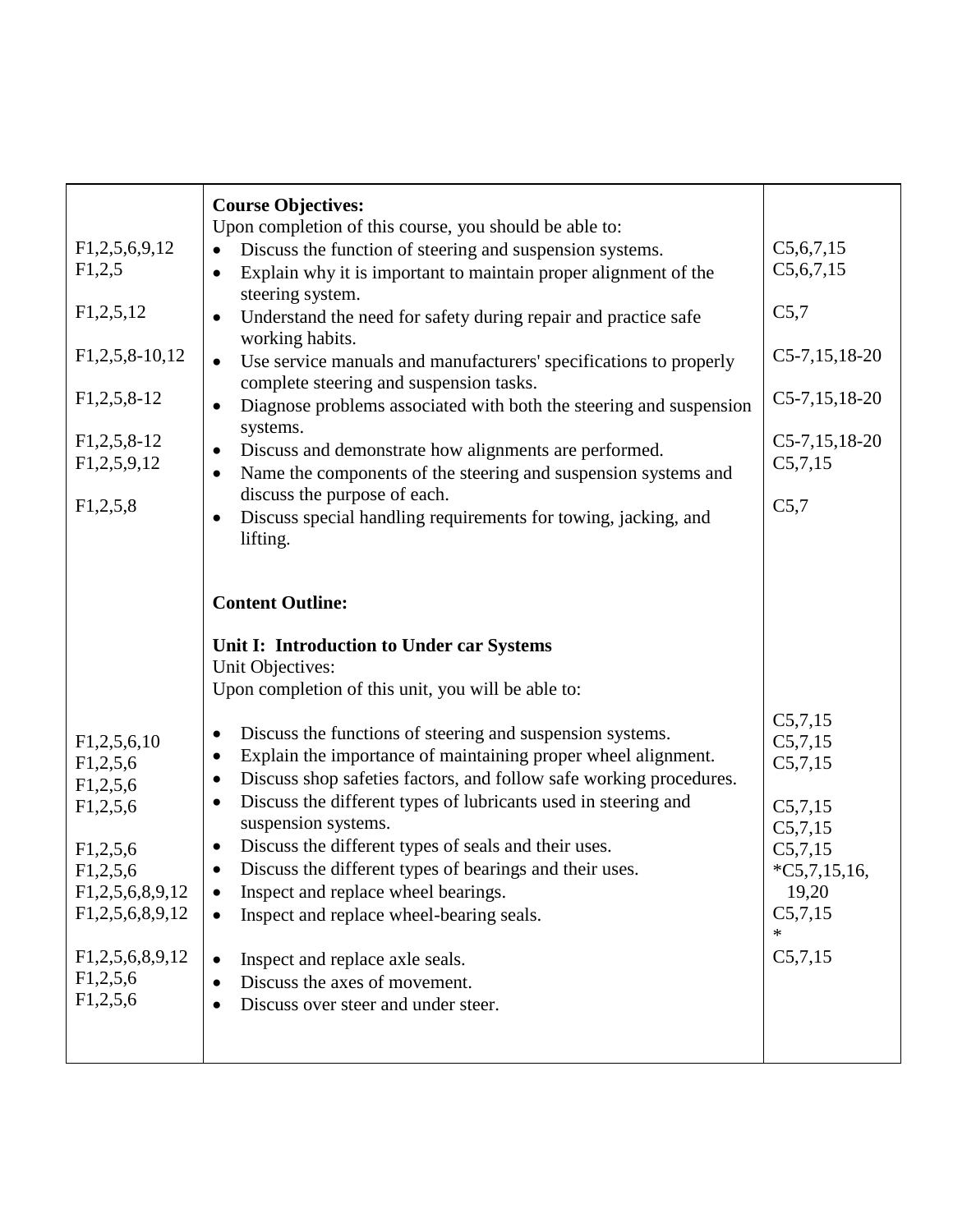|                                                                                                                                                                                                            | Unit II: Wheel and Tire Diagnosis and Repair<br>Unit Objectives:<br>Upon completion of this unit, you will be able to:                                                                                                                                                                                                                                                                                                                                                                                                                                                                                                                                                                                                                                                                                                                                                                                                                                                                                                                                                                                                                                                                                                |                                                                                                                                                                                              |
|------------------------------------------------------------------------------------------------------------------------------------------------------------------------------------------------------------|-----------------------------------------------------------------------------------------------------------------------------------------------------------------------------------------------------------------------------------------------------------------------------------------------------------------------------------------------------------------------------------------------------------------------------------------------------------------------------------------------------------------------------------------------------------------------------------------------------------------------------------------------------------------------------------------------------------------------------------------------------------------------------------------------------------------------------------------------------------------------------------------------------------------------------------------------------------------------------------------------------------------------------------------------------------------------------------------------------------------------------------------------------------------------------------------------------------------------|----------------------------------------------------------------------------------------------------------------------------------------------------------------------------------------------|
| F1,2,5,6,12<br>F1,2,5,6,12<br>F1,2,5,6,12<br>$F1,2,5,6,8-12$<br>F1,2,5,6<br>$F1-6$<br>F1,2,5,6,8,9,1<br>$\overline{2}$<br>F1,2,5,6,8,9,1<br>$\overline{2}$<br>F1,2,5,6,8,9,1<br>$\overline{2}$             | Discuss the different tire ratings in use today.<br>$\bullet$<br>Diagnose tire wear problems and determine needed repairs.<br>$\bullet$<br>Inspect tires and adjust air pressure correctly. Diagnose tire pressure<br>$\bullet$<br>monitoring systems<br>Diagnose wheel and tire vibration problems.<br>$\bullet$<br>Rotate tires correctly.<br>$\bullet$<br>Measure run out of wheel and tire assemblies.<br>$\bullet$<br>Diagnose tire pull problems.<br>٠<br>Perform static and dynamic wheel balancing.<br>$\bullet$<br>Correctly install and torque wheel assemblies.<br>$\bullet$                                                                                                                                                                                                                                                                                                                                                                                                                                                                                                                                                                                                                               | C5,7,15<br>C5,7,15,16,<br>19,20<br>C5,7,15,16<br>$C5,7,15-20$<br>C5,7,15<br>C5,7,15<br>$C5,7,15-20$<br>C5,7,15<br>C5,7,15,16,<br>19,20                                                       |
| F1,2,5,8<br>F1,2,5,8<br>F1,2,5,8<br>F1,2,5,8<br>F1,2,5,8<br>F1,2,5,8<br>F1,2,5,8<br>$F1,2,5,8-12$<br>$F1, 2, 5, 8-12$<br>$F1,2,5,8-12$<br>F1,2,5,8<br>F1,2,5,6,8<br>F1,2,5,6,8<br>F1,2,5,6,8<br>F1,2,5,6,8 | Unit III : Front and Rear Suspension Components and Service<br>Unit Objectives:<br>Upon completion of this unit, you will be able to:<br>Distinguish between a conventional frame and a unibody.<br>$\bullet$<br>Identify and discuss the different types of springs.<br>٠<br>Discuss the difference between sprung and unsprung weight as it<br>٠<br>relates to suspension.<br>Identify and discuss the function of shocks, bushings, and<br>٠<br>stabilizers.<br>Discuss the function of coil spring system components.<br>$\bullet$<br>Distinguish between torsion bar suspension and coil spring<br>$\bullet$<br>suspension.<br>Identify a Macpherson strut suspension system.<br>٠<br>Determine the cause( $s$ ) of typical front suspension.<br>$\bullet$<br>Perform a road test to aid in diagnosis.<br>٠<br>Inspect, diagnose, and service Macpherson Struts.<br>٠<br>Identify and service rear coil and leaf springs.<br>٠<br>Identify and discuss the three types of rear suspensions.<br>$\bullet$<br>Service front and rear shock absorbers.<br>٠<br>Service front and rear stabilizers and control arms and bushings.<br>Discuss electronically controlled or air controlled suspension<br>٠<br>systems. | C5,7,15<br>C5,7,15<br>C5,7,15<br>C5,7,15<br>C5,7,15<br>C5,7,15<br>C5,7,15<br>$C5,7,14-20$<br>$C5,7,14-20$<br>$C5,7,14-20$<br>C5,7,15<br>C5,7,15<br>$\ast$<br>C5,7,15,16,<br>19,20<br>C5,7,15 |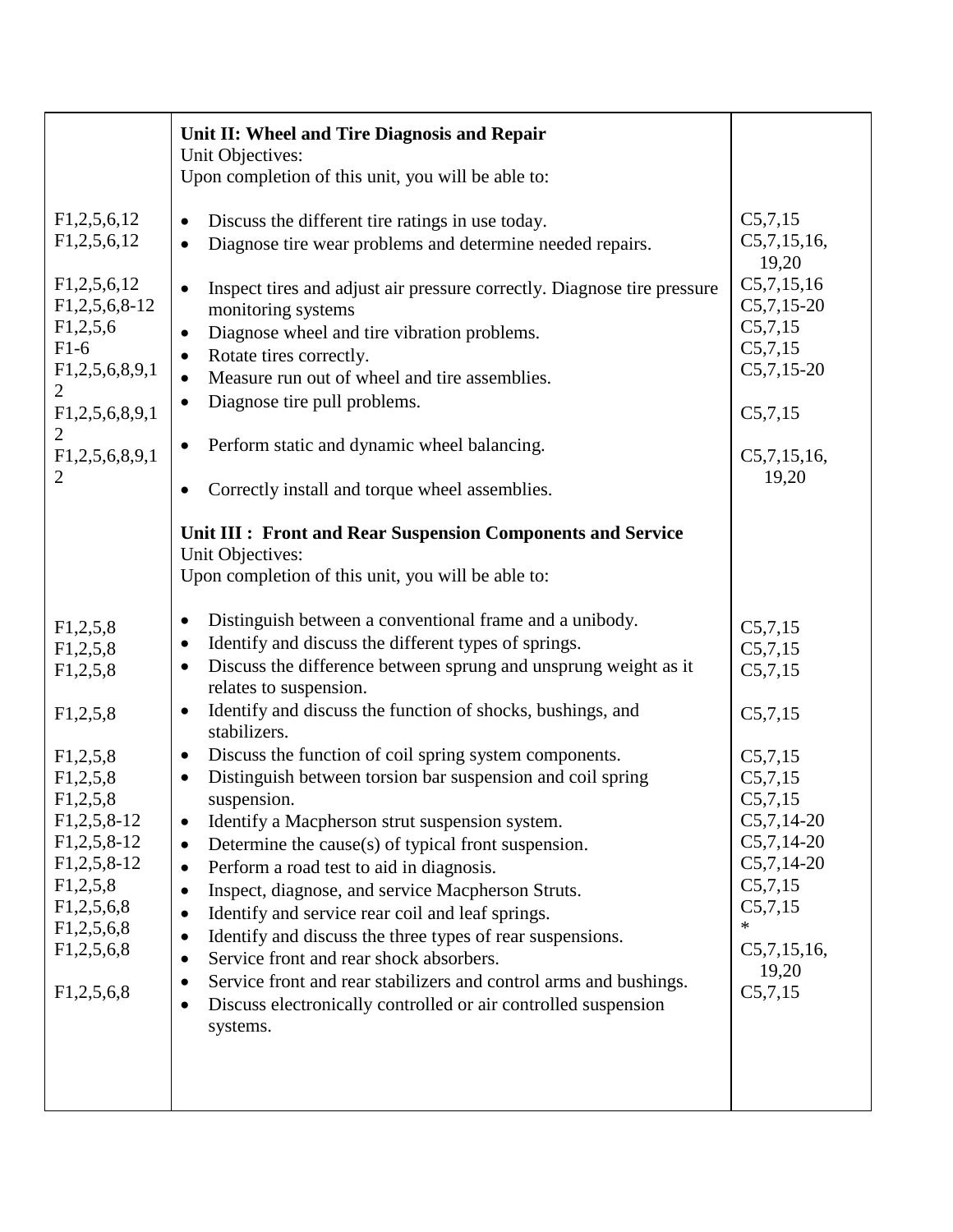|                                                                                                                                                   | Unit IV: Wheel Alignment Diagnosis, Adjustment, and Repair<br>Unit Objectives: Upon completion of this unit, you will be able to:                                                                                                                                                                                                                                                                                                                                                                                                                                                                           |                                                                                                                                               |
|---------------------------------------------------------------------------------------------------------------------------------------------------|-------------------------------------------------------------------------------------------------------------------------------------------------------------------------------------------------------------------------------------------------------------------------------------------------------------------------------------------------------------------------------------------------------------------------------------------------------------------------------------------------------------------------------------------------------------------------------------------------------------|-----------------------------------------------------------------------------------------------------------------------------------------------|
| F1,2,5,6,12<br>F1,2,5,6,12<br>$F1-6,12$<br>$F1-6,12$<br>$F1-6,12$<br>$F1-6,12$<br>$F1-6,12$<br>$F1-6,12$<br>$F1-6,12$<br>$F1-6,12$<br>F1,2,5,6,12 | Discuss the need for correct alignment service.<br>$\bullet$<br>Discuss how caster, camber, and toe affect steering control and tire<br>$\bullet$<br>wear.<br>Diagnose vehicle steering problems and determine needed repairs.<br>$\bullet$<br>Measure vehicle ride height and determine needed repairs.<br>$\bullet$<br>Check and adjust front and rear camber.<br>Check and adjust caster.<br>Check and adjust front and rear toe.<br>Center a steering wheel.<br>Check toe-out-on turns.<br>Check steering axis inclination.<br>٠<br>Check, adjust, or repair front-to-rear wheel tracking.<br>$\bullet$ | C5,7,15<br>C5,7,15<br>C5,7,15<br>C5,7,15,16<br>C5,7,15,16<br>C5,7,15,16<br>C5,7,15,16<br>C5,7,15,16<br>C5,7,15,16<br>C5,7,15,16<br>C5,7,15,16 |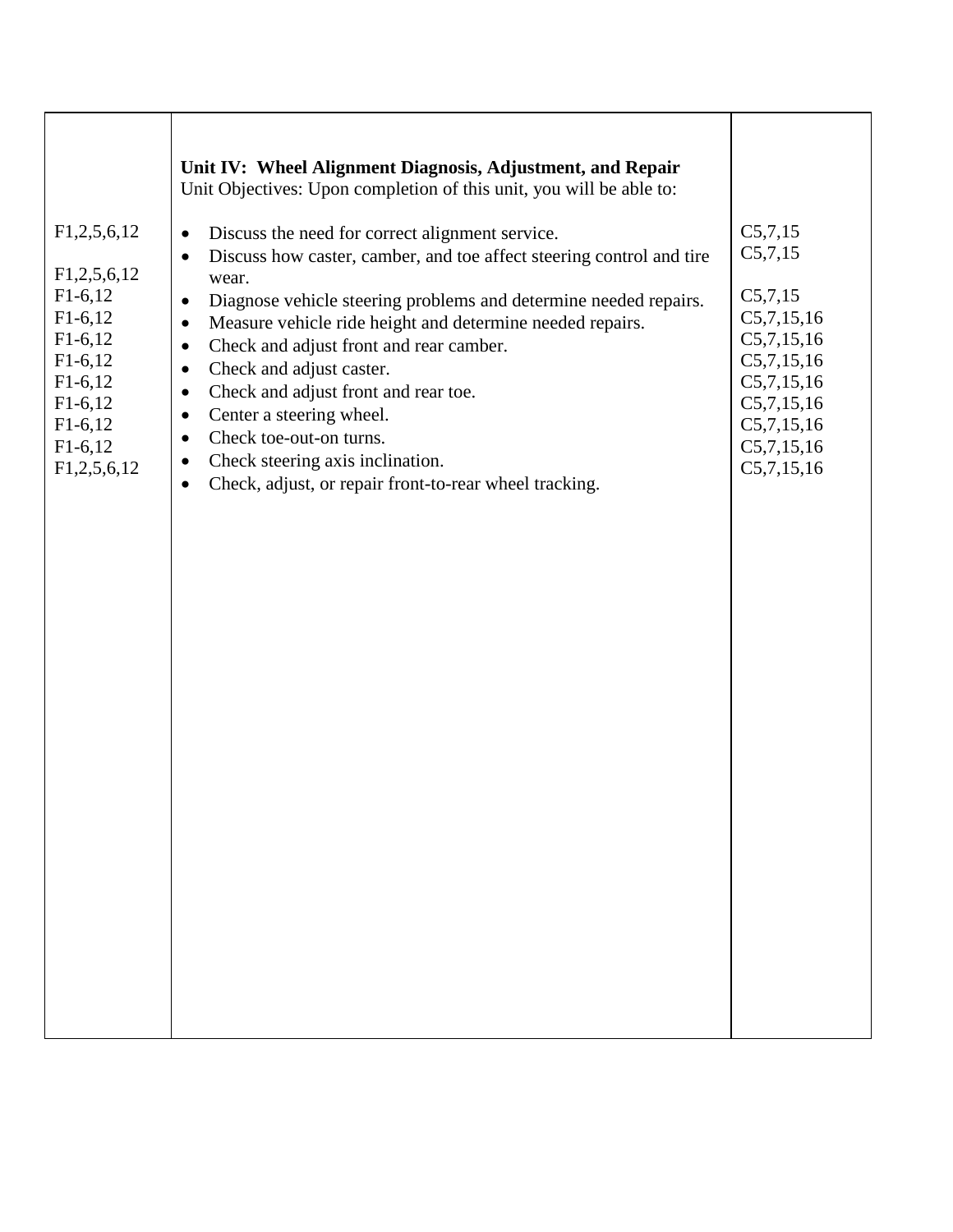|                                                       | Unit V: Steering System Diagnosis and Repair<br>Unit Objectives:<br>Upon completion of this unit, you will be able to:                                                                          |                                  |
|-------------------------------------------------------|-------------------------------------------------------------------------------------------------------------------------------------------------------------------------------------------------|----------------------------------|
| F1,2,5,8                                              | Inspect steering gear system fluid levels and adjust according to<br>$\bullet$<br>manufacturer specifications.                                                                                  | C5,7                             |
| $F1,2,5,8$ -<br>10,12                                 | Inspect, adjust, and replace a power steering pump drive belt.<br>$\bullet$                                                                                                                     | C5,7,15,16                       |
| $F1,2,5,8$ -<br>10,12                                 | Diagnose and repair fluid leakage problems.                                                                                                                                                     | $*C5,7,15,16,$<br>19,20          |
| $F1,2,5,8$ -<br>10,12                                 | Perform a power steering pump pressure test and determine needed<br>repairs.                                                                                                                    | $\ast$                           |
| $F1,2,5,8$ -<br>10,12                                 | Remove, inspect, and repair a power steering pump assembly.                                                                                                                                     | $\ast$                           |
| $F1,2,5,8$ -<br>10,12                                 | Inspect and replace mounting bushings and brackets on a rack and<br>$\bullet$<br>pinion gear assembly.                                                                                          | $\ast$                           |
| $F1, 2, 5, 8-12$                                      | Diagnose problems in rack and pinion gearboxes and determine<br>$\bullet$<br>needed repairs.                                                                                                    | C5,7,11,14,15                    |
| $F1,2,5,8-12$<br>$F1, 2, 5, 8-12$                     | Adjust a rack and pinion steering gear assembly.<br>٠<br>Inspect and replace inner bellows and tie rods on a rack and pinion<br>$\bullet$                                                       | C5,7,15,16<br>$\ast$             |
| $F1, 2, 5, 8-12$                                      | gear assembly.<br>Inspect, adjust, or replace a power steering control valve.<br>$\bullet$                                                                                                      | $\ast$                           |
| $F1, 2, 5, 8-12$<br>$F1, 2, 5, 8-12$                  | Inspect and replace a pitman arm.<br>$\bullet$                                                                                                                                                  | $\ast$<br>$\ast$                 |
| $F1,2,5,8-12$<br>$F1,2,5,8-12$                        | Inspect and replace a center link, tie rods and adjust.<br>$\bullet$<br>Inspect and replace an idler arm assembly.<br>٠                                                                         | $\ast$<br>C5,7,11,14,15          |
|                                                       | Diagnose problems in conventional steering gear boxes and<br>$\bullet$<br>determine needed repairs.                                                                                             |                                  |
| $F1, 2, 5, 8-12$<br>$F1, 2, 5, 8-12$<br>$F1,2,5,8-12$ | Adjust bearing preload and sector lash on a conventional gearbox.<br>$\bullet$<br>Discuss 4 wheel steering operation.<br>$\bullet$<br>Discuss alignment procedures on 4 wheel steering systems. | C5,7,15,16<br>C5,7,15<br>C5,7,15 |
| $F1,2,5,8-12$                                         | Diagnose problems in rack and pinion gearboxes and determine<br>$\bullet$<br>needed repairs on Hybrid Electronic steering                                                                       | C5,7,11,14,15                    |
|                                                       |                                                                                                                                                                                                 |                                  |
|                                                       |                                                                                                                                                                                                 |                                  |
|                                                       |                                                                                                                                                                                                 |                                  |
|                                                       |                                                                                                                                                                                                 |                                  |
|                                                       |                                                                                                                                                                                                 |                                  |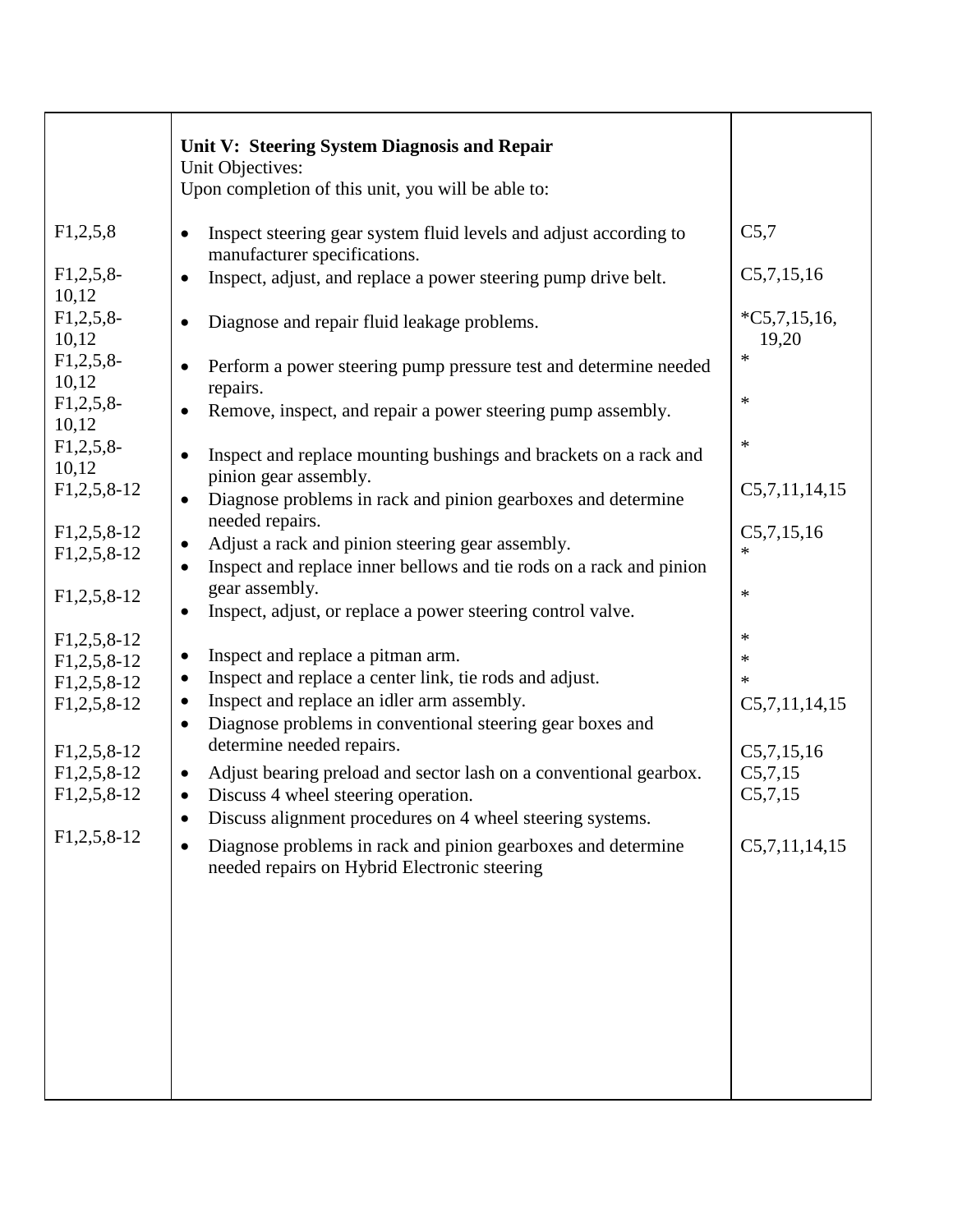## **AUMT 1316**

# **Steering and Suspension**

# **Assignment and Exam Schedule**

**Log on to this course on Blackboard using your SPC credentials, also log on to the on-line curriculum using your purchased access from the bookstore and course ID # provided by your instructor. Become familiar with the website and look for all on line assignments. It is your responsibility to keep up with all assignments and turn in by the due dates listed below and on line.**

### **Unit I: Introduction to under car Systems – August 31st -- September 16 th**

Unit I Assignment: **Log on to the on-line curriculum.** In your textbook, read Chapter 6, 102 & 116, complete the chapter quiz at the end of chapters 6,  $102 \& 116$  and turn in by the due date. Participate in all class and lab activities. , other written and in-class assignments will be assigned throughout the unit, maybe even on-line.

**Assignment Due: September 16 th**

**Unit I Written Exam: September 16 th** (possibly on-line)

**Unit 1 Skill Exam: September 16 th** 

### **Unit II: Wheel and Tire Diagnosis and Repair -- September 21st – October 7th**

Unit II assignment: Read Chapters 113, 114 & 115 and complete the chapter quizzes at the end of each chapters 113, 114 & 115 by the due date, perform all assigned lab projects. Turn in all assignments, other written and inclass assignments will be assigned throughout the unit, maybe even on-line.

#### **Assignment Due: October 7th**

**Unit II written Exam October 7th** (possibly on-line)

# **Unit II Skills Exam October 7th**

**Unit III: Front and Rear Suspension Components and Service – October 12th-- October 28th** Unit III Assignment: Read Chapters 117,118 & 119 in the text. Complete chapter quiz questions for all 3 chapters by the due date & Perform all assigned class or lab projects.

# **Assignment Due: October 28 th**

**Unit III written Exam October 28 th** (possibly on-line)

### Unit III Skills Exam October 28<sup>th</sup>

**Unit IV: Wheel Alignment Diagnosis, Adjustment, and Repair – November 2nd-- November 18th** Unit III assignment: Read Chapters 124, 125 in the text. **Define the following terms in your own words,** turn in on the due date, and actively participate in all assigned projects. , other written and in-class assignments will be assigned throughout the unit, maybe even on-line.

# Terms: Toe Positive Caster Camber Toe-Out Steering Axis Inclination Included Angle Toe –in Set Back Negative Caster Caster Toe-Out-On Turns Tracking Positive Camber Negative Camber

#### **Assignment Due: November 18th**

**Units IV Exam: November 18th** (possibly on-line)

#### **Units IV Skills Test: November 18th**

# **THANKSGIVING HOLIDAY November 24th – 26th (**no classes**)**

# **Unit V: Steering System Diagnosis and Repair – November 23rd -- December 9th**

Unit IV Assignment: Read chapters 120,121, 122 & 123 in your text, complete the chapter quiz at the end of each chapter 120,121, 122 & 123 and turn in by the due date. Perform all assigned lab projects. Turn in all assignments. , other written and in-class assignments will be assigned throughout the unit, maybe even on-line. **Assignment Due: December 9th**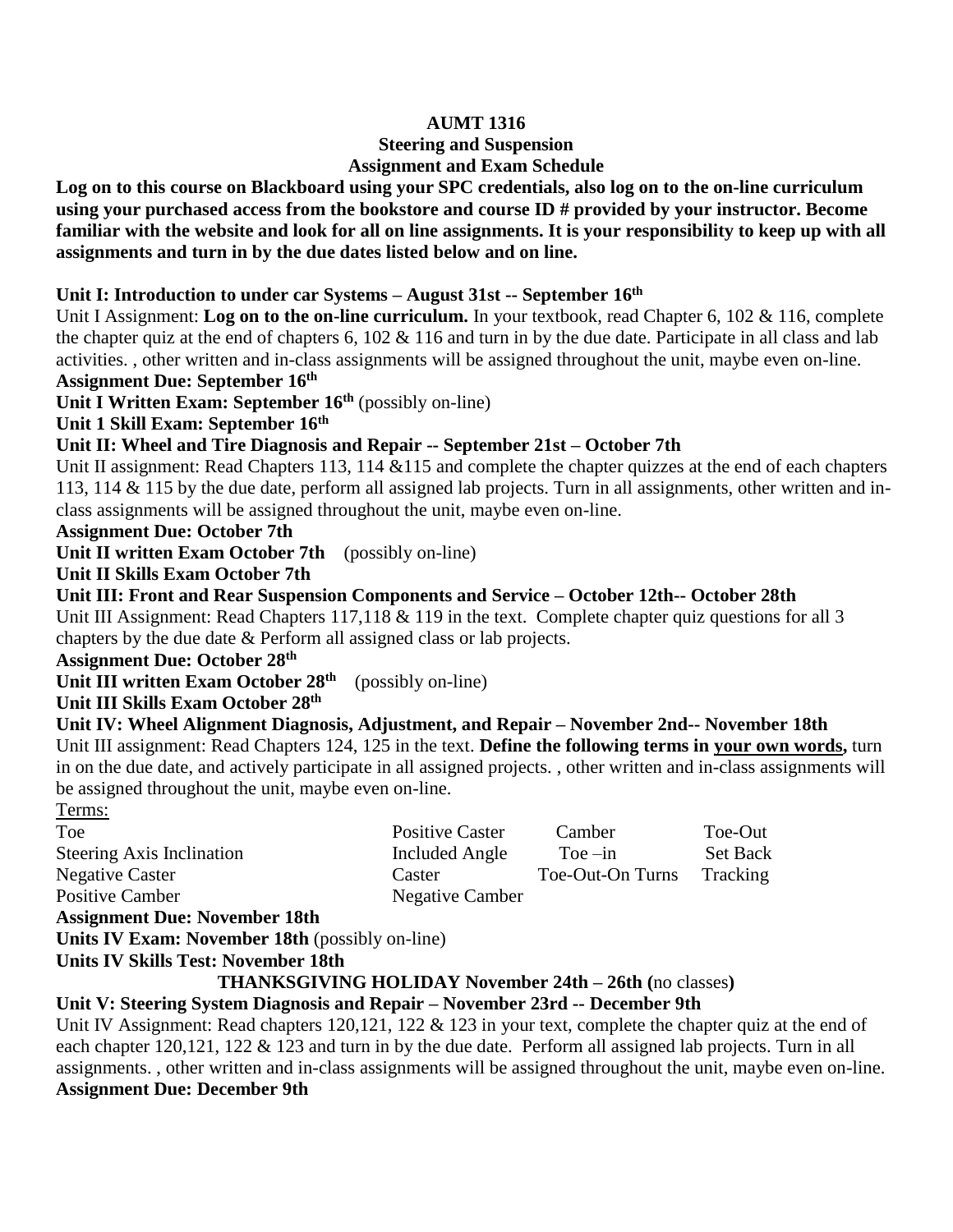## **Unit V Written Test: This will be included on the final exam Unit V Skills Test: This test will be given on a needed and time allowing basis only**

# **FINAL EXAM—DECEMBER 14th @ 1:00pm**

# **SCANS COMPETENCIES**

- C-1 **TIME** Selects goal relevant activities, ranks them, allocates time, prepares and follows schedules.
- C-2 **MONEY** Uses or prepares budgets, makes forecasts, keeps records and makes adjustments to meet objectives.
- C-3 **MATERIALS AND FACILITIES** Acquires, stores, allocates, and uses materials or space efficiently.
- C-4 **HUMAN RESOURCES** Assesses skills and distributes work accordingly, evaluates performances and provides feedback.

### *INFORMATION - Acquires and Uses Information*

- C-5 Acquires and evaluates information.
- C-6 Organizes and maintains information.
- C-7 Interprets and communicates information.
- C-8 Uses computers to process information.

# *INTERPERSONAL–Works With Others*

- C-9 Participates as members of a team and contributes to group effort.
- C-10 Teaches others new skills.
- C-11 Serves Clients/Customers–works to satisfy customer's expectations.
- C-12 Exercises Leadership–communicates ideas to justify position, persuades and convinces others, responsibly challenges existing procedures and policies.
- C-13 Negotiates-works toward agreements involving exchanges of resources; resolves divergent interests.
- C-14 Works With Diversity–works well with men and women from diverse backgrounds.

# *SYSTEMS–Understands Complex Interrelationships*

- C-15 Understands Systems–knows how social, organizational, and technological systems work and operates effectively with them.
- C-16 Monitors and Corrects Performance–distinguishes trends, predicts impacts on system operations, diagnoses systems performance and corrects malfunctions.
- C-17 Improves or Designs Systems–suggests modifications to existing systems and develops new or alternative systems to improve performance.

# *TECHNOLOGY–Works With a Variety of Technologies*

- C-18 Selects Technology–chooses procedures, tools, or equipment, including computers and related technologies.
- C-19 Applies Technology to Task–understands overall intent and proper procedures for setup and operation of equipment.

C-20 Maintains and Troubleshoots Equipment–prevents, identifies, or solves problems with equipment, including computers and other technologies.